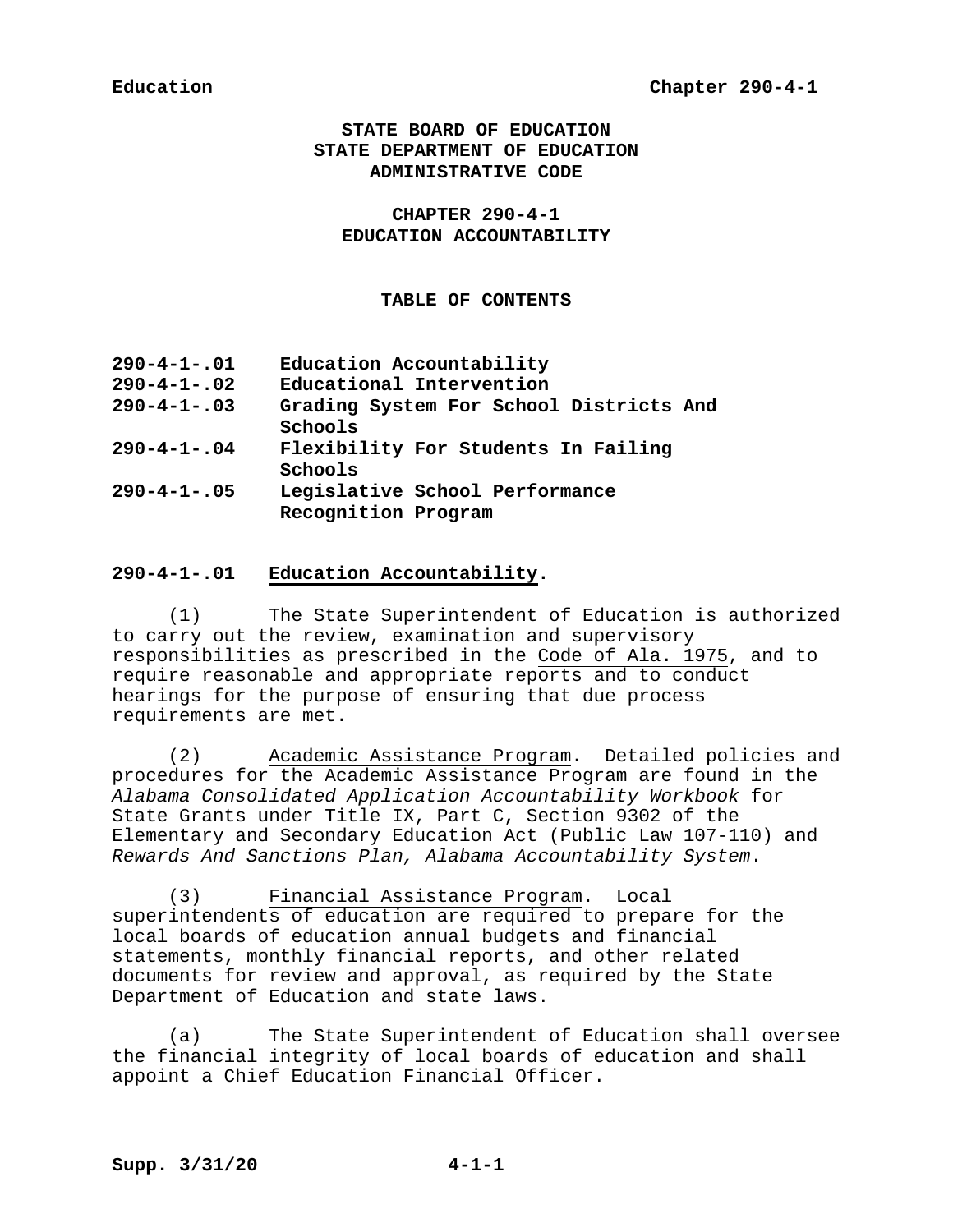The Chief Education Financial Officer shall be responsible for the collection and analysis of financial reports and other related documents required to assess the financial integrity of local boards of education.

2. The Chief Education Financial Officer shall prepare reports on the financial integrity of local boards of education.

3. The Chief Education Financial Officer shall assist local boards of education whose financial position is deteriorating.

4. The Chief Education Financial Officer shall be bonded in the amount of \$100,000.

(b) Unsound Financial Condition - Alert and Assistance. The State Department of Education shall provide assistance and advice if an analysis of the financial integrity of a local board of education determines the financial reports are fiscally unsound.

(c) Unsound Financial Condition - Continuous Assistance. If during the assistance the State Superintendent determines the local board of education is in an unsound financial condition, the State Superintendent will appoint a person to provide on-site continuous advice on the day-to-day financial operations of the local board.

(d) Unsound Financial Condition - Intervention. If after a reasonable period of on-site continuous assistance, a local board remains in an unsound financial condition, the State Superintendent shall request approval by the State Board of Education to have direct control of the fiscal operation of the local board. If the request is approved, the State Superintendent shall present to the State Board of Education a proposal for the implementation of management controls necessary<br>to restore the local board to a sound financial condition. Upon to restore the local board to a sound financial condition. the approval of the State Board of Education, the State Superintendent shall appoint a chief financial officer to manage the financial operations of the local board, until the fiscal condition of the local board is restored.

1. The chief financial officer will have the right of approval of every action affecting the expenditure of funds.

2. The chief financial officer shall be bonded and shall not be required to have approval of the local superintendent in the control of the local board's funds.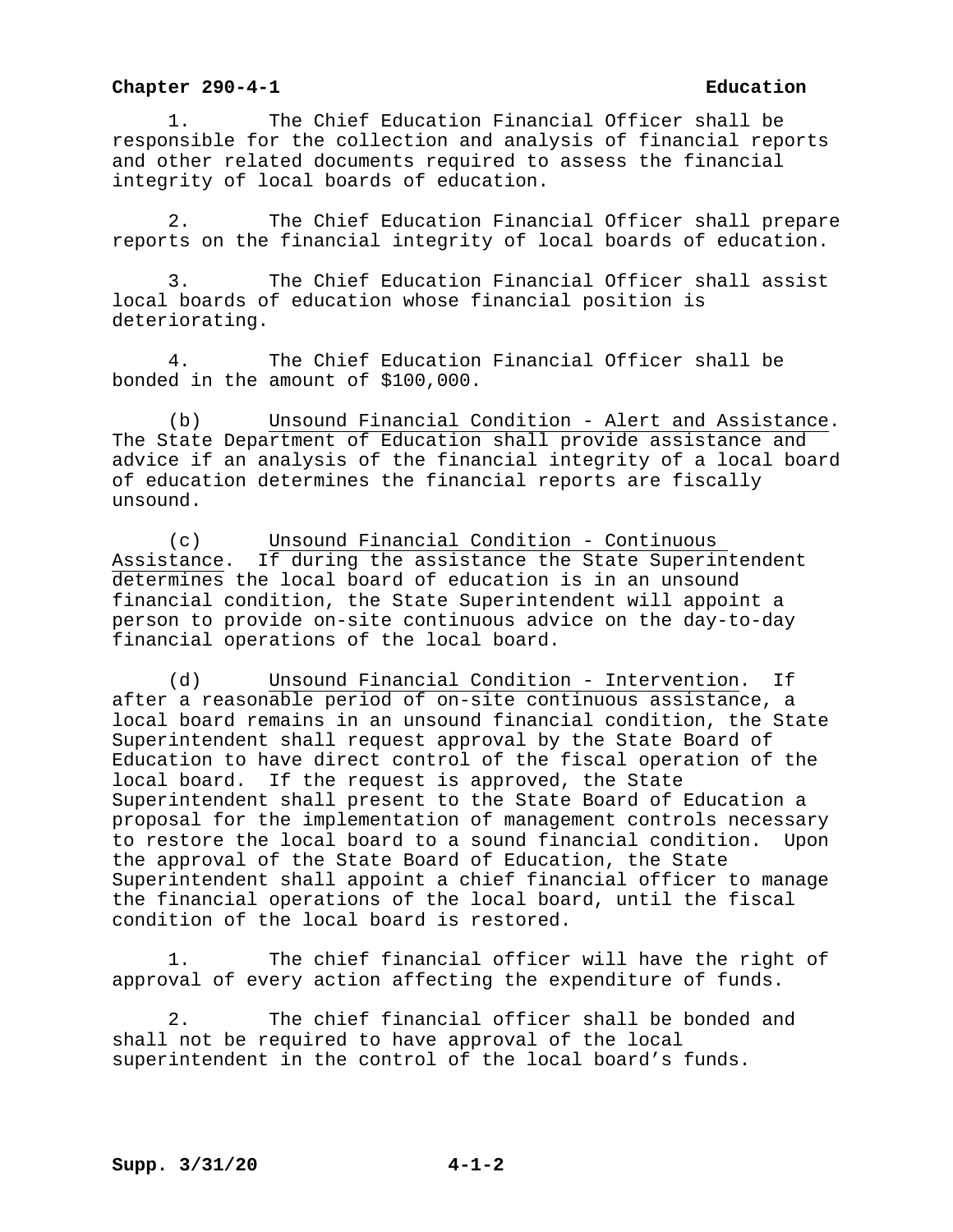3. The State Superintendent shall have the authority to review decisions of the chief financial officer and the local board.

4. The chief financial officer shall assume the duties established for local superintendents of education relating to fiscal operations of local boards of education pursuant to applicable Alabama statutory requirements, rules and regulations of the State Board of Education, and other requirements such as federal regulations, opinions of the Attorney General of Alabama, opinions of the Examiners of Public Accounts, and the interpretations of the State Superintendent of Education.

5. The State Superintendent may direct and approve actions:

(i) To prevent further deterioration in the financial condition of the local board.

(ii) To restore the local board to financial stability.

(iii) To enforce compliance with statutory, regulatory, and other financial standards and requirements.

(4) School Safety and Discipline Accountability. The State Board of Education will utilize one or both of the following criteria to determine if intervention by the State Superintendent is necessary as required by the Code of Ala. 1975, §16-6B-5:

(a) Failure of a school or school system to develop and implement the policies, rules, laws, and regulations relative to school safety and discipline as published and disseminated annually by the State Superintendent.

(b) Failure of a school or school system to respond to legitimate and documented school safety and discipline concerns/ incidents as determined by the State Superintendent after investigating the concerns/incidents. The State Superintendent will investigate the following requests/incidents to determine if assignment of SDE personnel to a school or school system for school safety and discipline assistance is warranted:

1. A written request by official action of a local parent/professional/community organization (e.g., PTA/PTO; ACSAS; civic club), or by a majority of the employees of a school or school system to the State Superintendent with evidence that a request was first submitted to the school principal; secondly, the school system superintendent; and thirdly, the local board of education relative to specific school safety and discipline

**Supp. 3/31/20 4-1-3**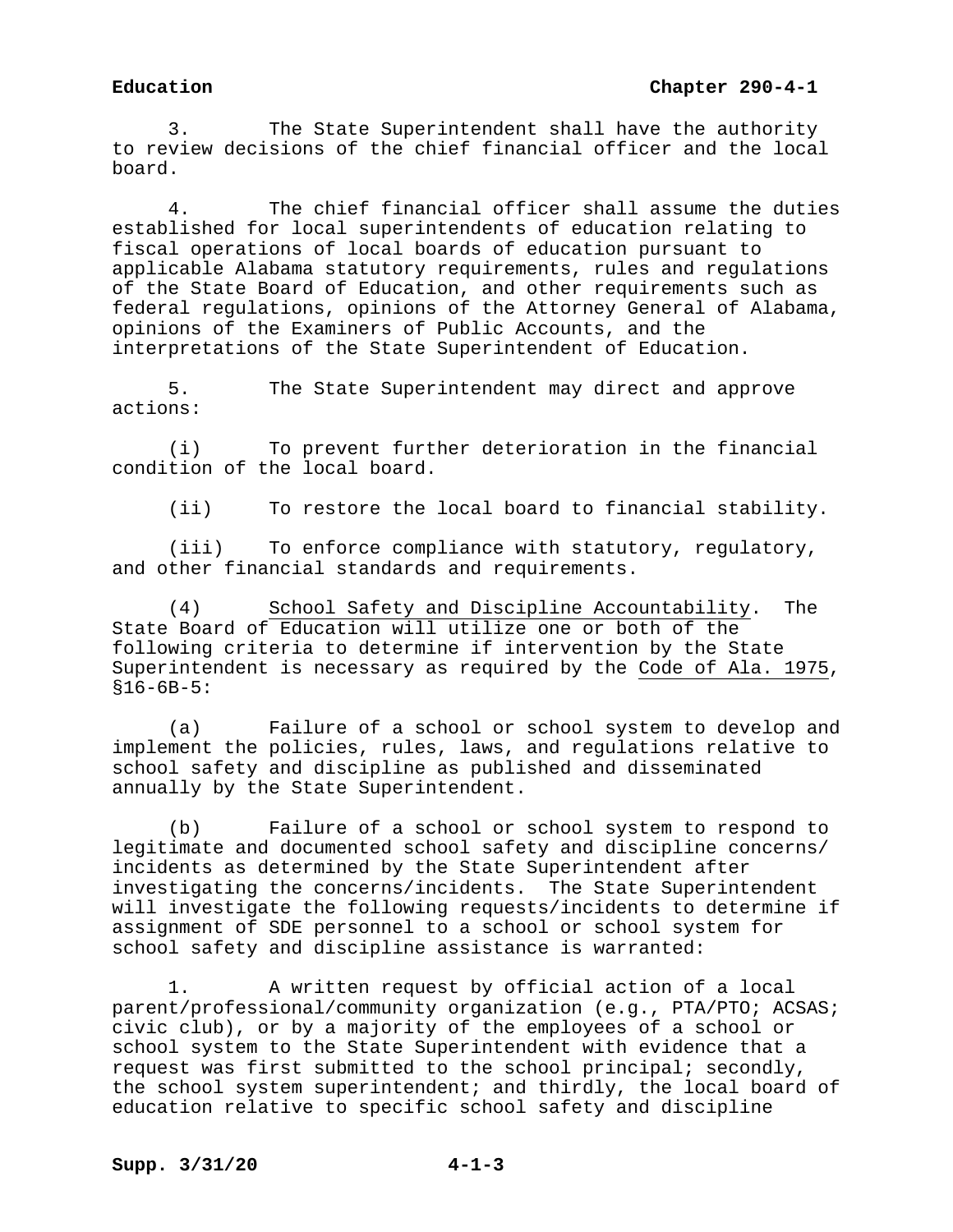issues and no action was taken or action was inadequate as determined by the State Superintendent.

2. A written request by official action of a school sanctioned student organization to the State Superintendent with evidence that a request was first submitted to the school principal; secondly, the school system superintendent; and thirdly, the local board of education relative to specific school safety and discipline issues and no action was taken or action was inadequate as determined by the State Superintendent.

3. A written request by a local school principal with evidence that a request was first submitted to the local school superintendent and next, to the local board of education relative to specific school safety and discipline issues and no action was taken or action was inadequate as determined by the State Superintendent.

4. An official request by a local superintendent of education.

5. An official request by a majority vote of a local board of education.

6. A person is killed or seriously injured at school or a school related activity as a result of a violent act.

(5) Release from Financial or School Safety and Discipline Intervention. Intervention for financial and/or school safety and discipline reasons shall remain in place until such time as either condition improves to an acceptable standard as determined by the State Superintendent. A local board may petition the State Board of Education for release from the state intervention by showing acceptable improvement on financial stability, safety and discipline, or for other just cause. The State Board, following a hearing, shall have final determination on the matter of release from state intervention. **Author:** Ed Richardson

**Statutory Authority**: Ala. Const. amend. 284, Code of Ala. 1975, §§16-4-8, 16-6B-3, 16-6B-4, 16-6B-6.

**History: New** January 26, 1976. **Amended:** November 28, 1978, December 12, 1978, April 10, 1980, March 17, 1982. **Amended:** Filed April 12, 1996; effective May 17, 1996. **Amended:** Filed July 18, 1996; effective August 22, 1996. **Amended:** Filed August 20, 1996; effective September 24, 1996. Amended: September 13, 1996; effective October 18, 1996. **Amended:** Filed July 21, 1997; effective August 25, 1997. **Amended:** Filed April 09, 1999; effective May 14, 1999. **Amended:** Filed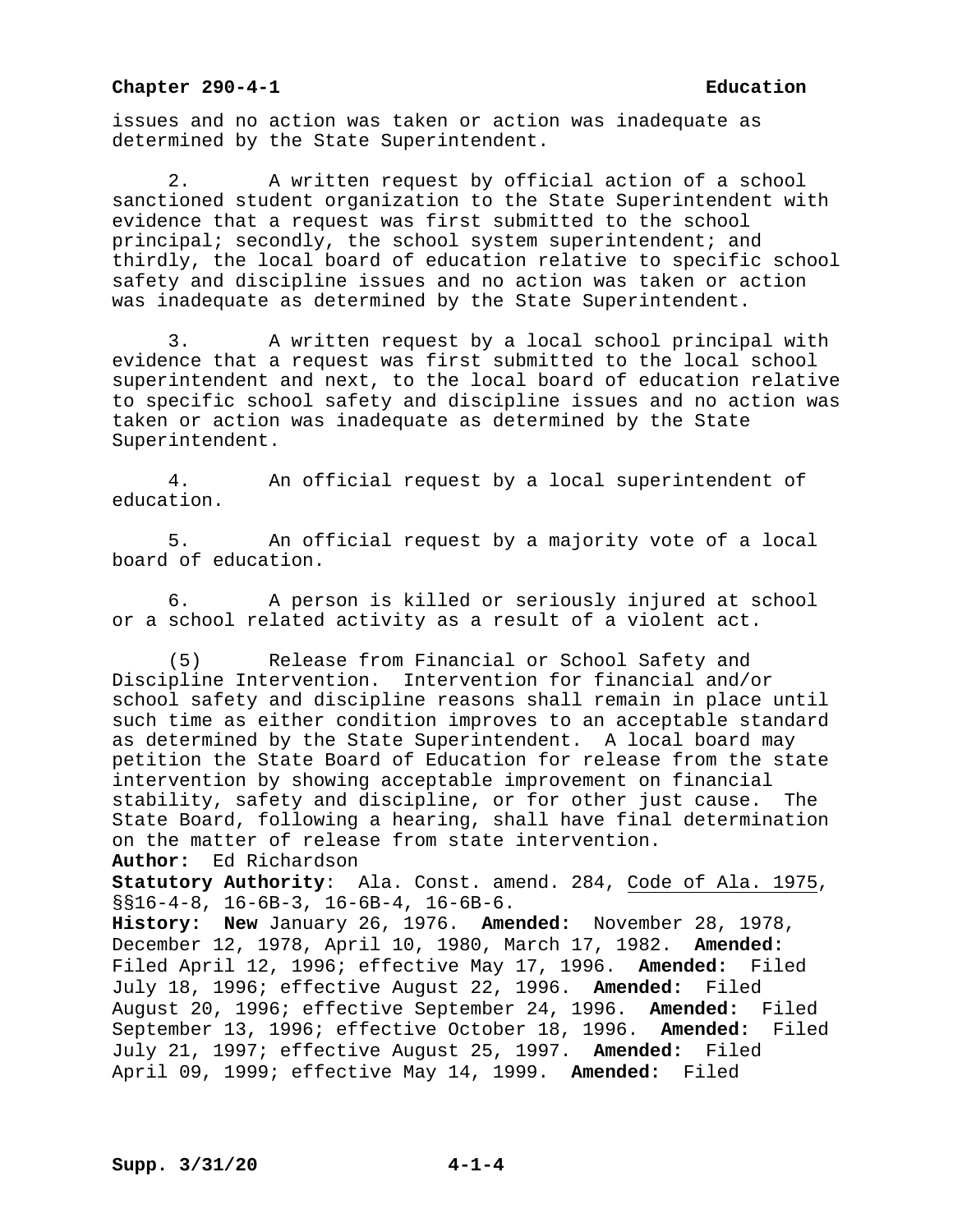February 10, 2000; effective March 16, 2000. **Amended:** Filed November 9, 2006; effective December 14, 2006.

**Ed. Note:** The entire Chapter 290-040-010, Education Accountability, has been renumbered Chapter 290-4-1, Education Accountability, as specified on the certification filed July 18, 1996.

### **290-4-1-.02 Educational Intervention.**

(1) The State Board of Education may intervene in the educational operations of a city or county board of education as provided by the Educational Accountability and Intervention Act of 2013.

(2) After approval of educational intervention by the State Board of Education, the State Superintendent shall exercise control over the decision making and operational functions of the city or county board of education.

(3) The State Superintendent of Education or designee shall have the power and authority to act for and on behalf of the city or county board of education and its superintendent in all matters for all purposes under state laws while the city or county board of education is operating under educational intervention.

**Author:** Dr. Warren Craig Pouncey **Statutory Authority**: Code of Ala. 1975, §§16-3-11. **History: New Rule:** Filed September 12, 2013; effective October 18, 2013.

## **290-4-1-.03 Grading System For School Districts And Schools.**

(1) The State Superintendent of Education shall, with input from parents, teachers, school administrators, existing State Department of Education advisory groups or task forces, and other education stakeholders, develop a school grading system for public K-12 school districts and schools. The grading system shall reflect the performance for a school district and individual schools with tested grades that do not exclusively serve a special population of students.

(2) The State Superintendent of Education shall determine the key performance indicators that reflect student learning and success. The key performance indicators shall be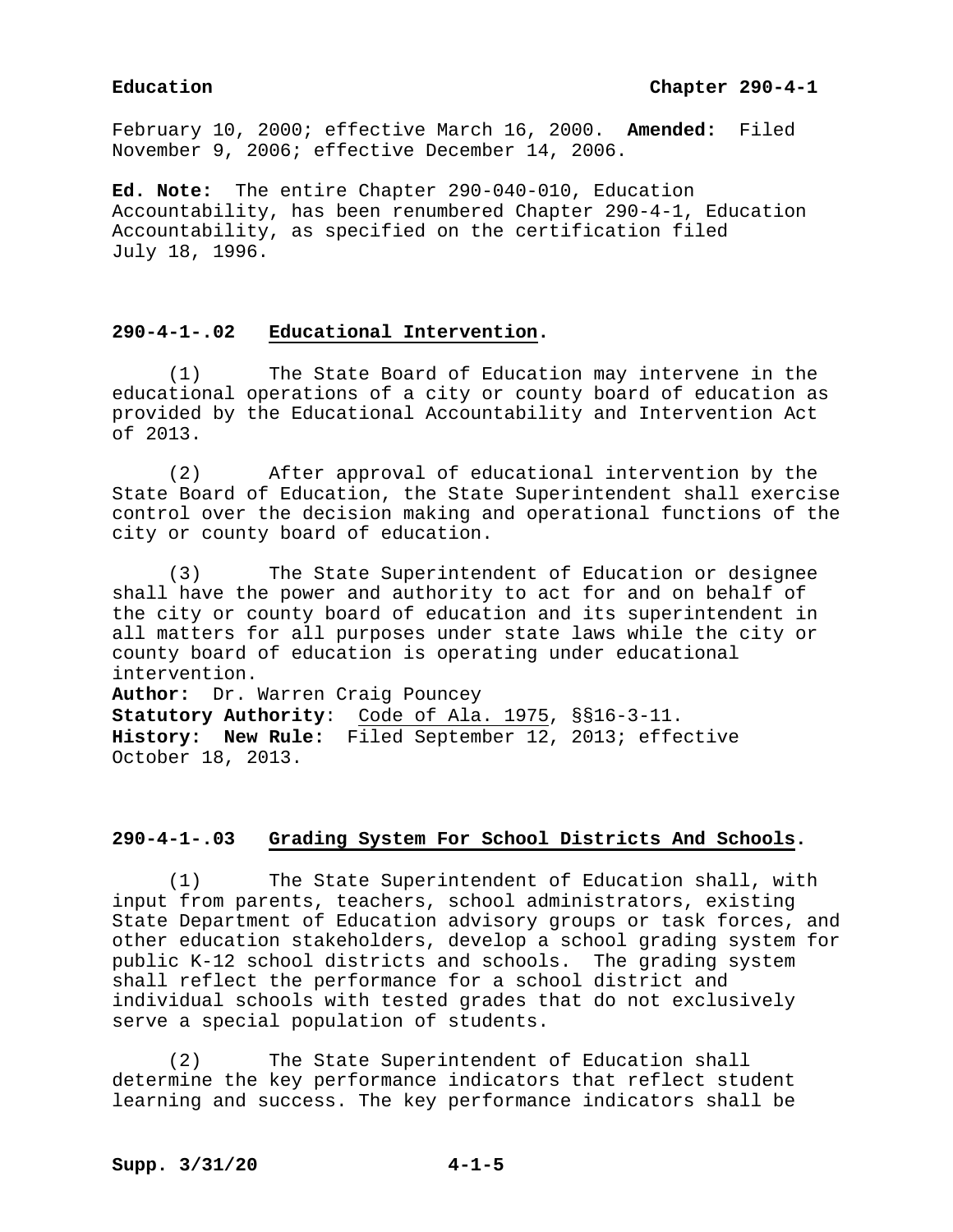based on student achievement scores, achievement gaps, college and career readiness, learning gains, and the other indicators designated by the State Superintendent of Education.

(3) Academic proficiency and academic improvements, as well as other indicators designated by the State Superintendent of Education, shall be posted on the website for the State Department of Education. The local superintendent of the city or county board of education shall assure the information is delivered annually to the student's parent or legal guardian. **Author:** Angela Martin **Statutory Authority**: Code of Ala. 1975, §§16-3-11. **History: New Rule:** Filed November 10, 2016; effective December 25, 2016.

## **290-4-1-.04 Flexibility For Students In Failing Schools.**

(1) The State Superintendent of Education shall prepare a list of failing schools under the provisions of the Alabama Accountability Act of 2013. The list of failing schools will be provided to local school superintendents and will be posted to the State Department of Education's web site before November 1. A failing school is determined by the State Department of Education through the approved accountability formula that contains the following criteria:

(a) The school meets the criteria for a failing school included in the Alabama Accountability Act of 2013.

(b) Beginning on June 1, 2017, the school earns a grade of "F" on the school grading system developed pursuant to Section 16-6C-2, Code of Alabama 1975 for one of the previous three years or earns a grade of "D" on the school grading system for three of the previous four years.

(2) Before January 1 of each year, a local board of education that has a school included on the annual list of failing schools shall provide notification to parents or legal guardians of students enrolled in a failing school or, upon completion of the highest grade in the school currently attending, the student is scheduled to enroll in a failing school the following school year. The notification will outline options those parents or legal guardians may pursue related to school choice for the following school year. The options for school choice must be presented in the order listed below:

(a) Option 1 – The student will remain or enroll in the failing school.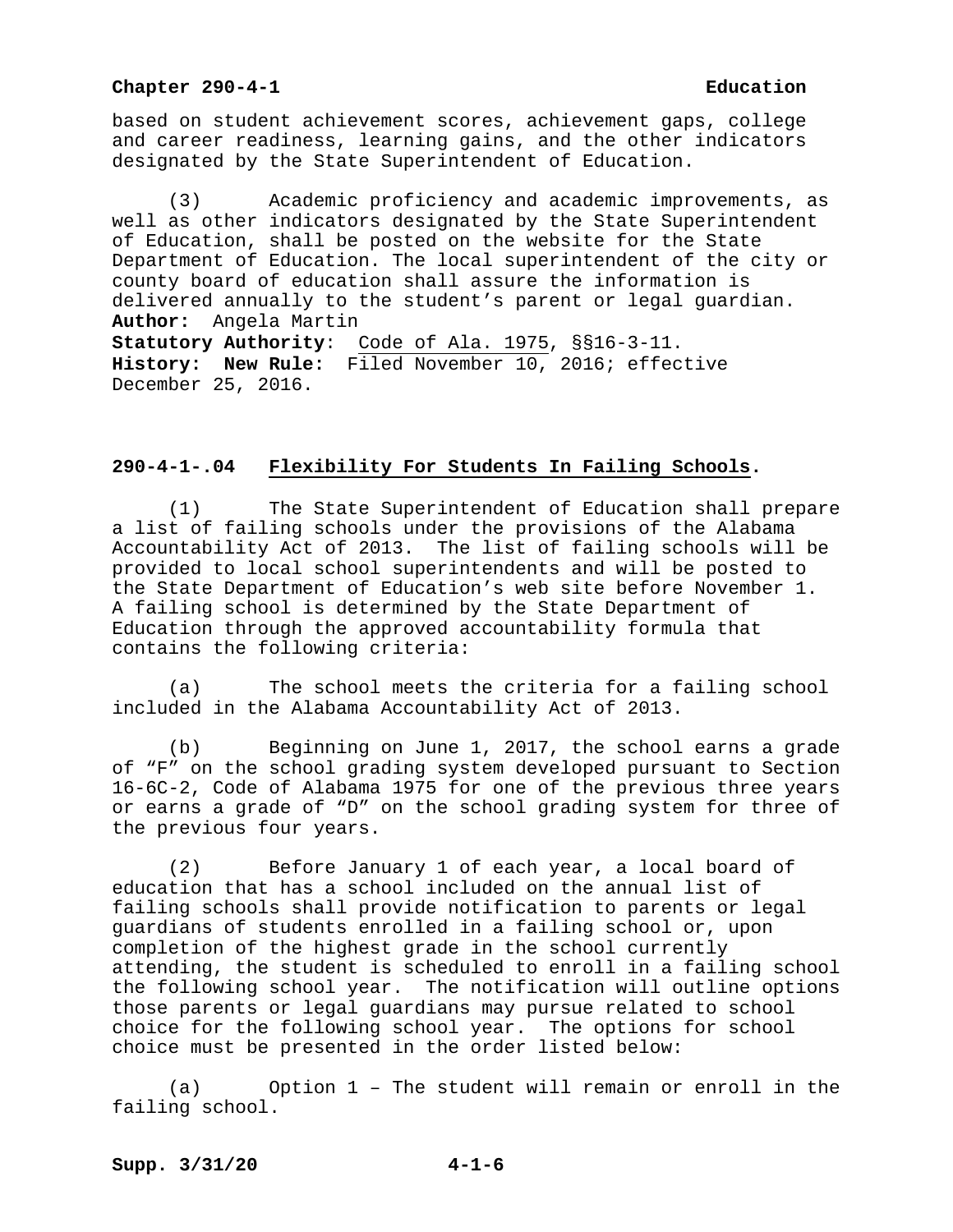(b) Option 2 – The student will transfer to a comparable school that is not included on the annual list of failing schools within the same local school system that has available space and is willing to accept the student. The local school system will be responsible for the transportation costs for the student if the school system provides transportation for other enrolled students. The local school system may negotiate transportation options with a parent of the student.

(c) Option 3 – The student will transfer to a comparable school that is not included on the annual list of failing schools within another Alabama local school system that has available space and is willing to accept the student.

(d) Option 4 – Student transfers to a qualifying nonpublic Alabama school that is willing to accept the student.

(e) The option for the student to transfer to another Alabama local school system is not available if a comparable school that is not included on the annual list of failing schools within the same local school system has available space and is willing to accept the student.

(f) A comparable school does not include a school that limits admission due to established academic or selection criteria for incoming students.

(3) After notification of the options to transfer a student from a failing school, the parents or legal guardian must submit the required notice of transfer to a qualifying Alabama school for the following school year. The State Department of Education will provide the notice of transfer form and accompanying instructions to the failing school.

(a) The notice of transfer must be submitted to the local school superintendent or designee by March 1.

(b) The notice of transfer must include verification, from the school administrator of the qualifying school that the student will attend the following year, that the school will accept the student. The student must first attempt to enroll in a comparable school that is not included on the annual list of failing schools within the same local school system.

(c) The notice of transfer, for a student who was attending another Alabama public school system on April 1 and enrolls in and attends a failing school for the following school year, must be submitted to the local school superintendent or designee before the tenth day after Labor Day.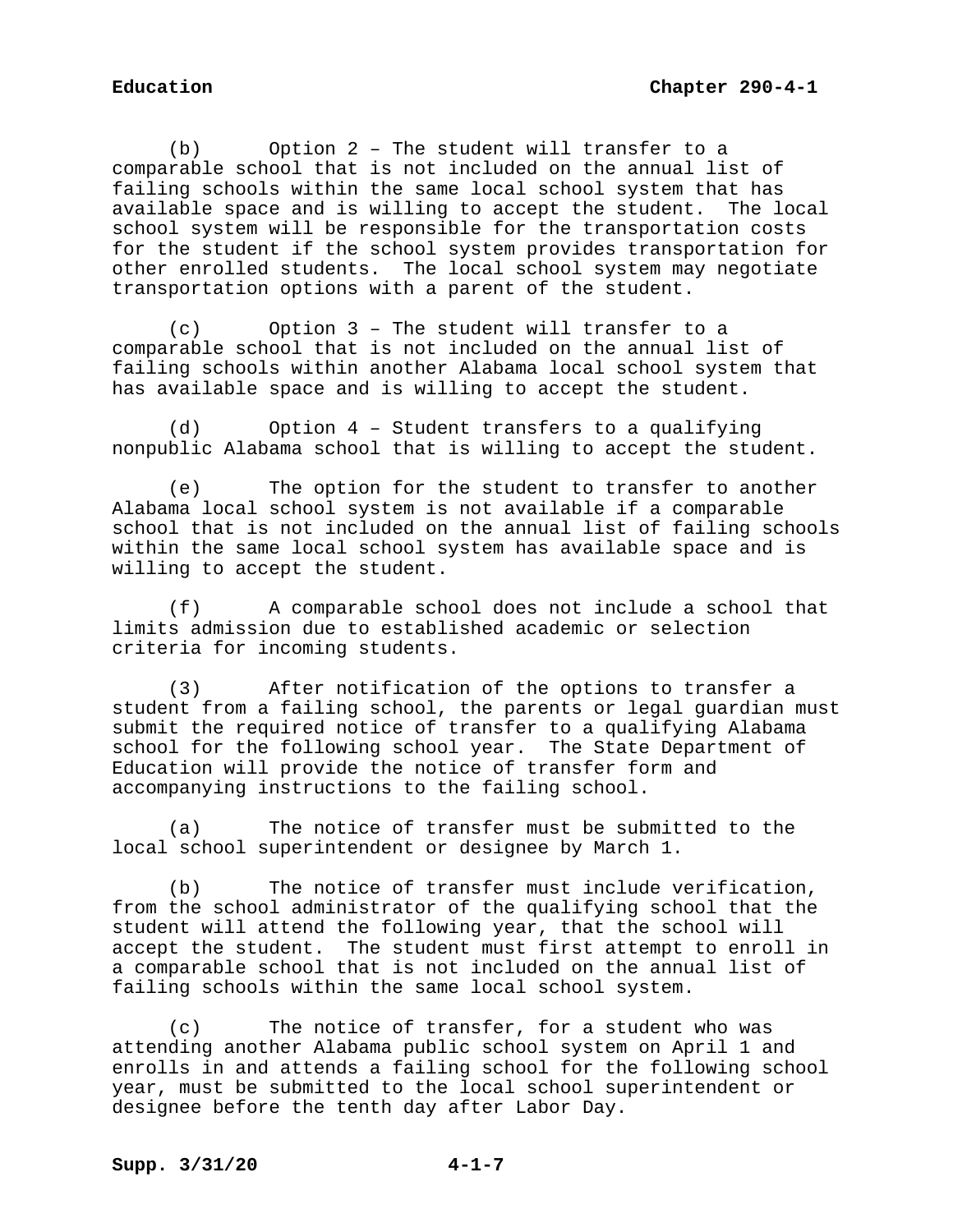(d) The parent or legal guardian of a student who transfers from a failing school after March 14, 2013, shall remain eligible for the state income tax credit or educational scholarship until the student completes the highest grade level that the failing school offered at the time of the transfer.

(4) A student with disabilities enrolled in or scheduled to enroll in a failing school the following school year that transfers to a qualifying Alabama school will be provided with the services as outlined in the current Individualized Education Plan (IEP).

(a) A student with disabilities who transfers to a comparable school that is not included on the annual list of failing schools within the same local school system will be provided with the services as outlined in the current IEP.

(b) A student with disabilities who transfers to a comparable school that is not included on the annual list of failing schools within another Alabama local school system will transfer with the current IEP services and the receiving local school system may convene an IEP meeting to make any revisions to the IEP based on the needs of the student within the new environment.

(c) A student with disabilities who transfers to a qualifying nonpublic Alabama school will be eligible for the services provided to nonpublic school students contained in the LEA Non-Public School Services Plan.

(5) Qualifying nonpublic schools include private schools and church schools providing educational services to Alabama students. A qualifying nonpublic school does not include a school providing educational services through homeschooling or on-line courses. A qualifying nonpublic school must meet the requirements to participate in the scholarship program authorized by the Alabama Accountability Act of 2013, as amended. A qualifying nonpublic school must be accredited by one of the six regional accrediting agencies recognized by the State Board of Education or meet all of the conditions for a qualifying school provided by the Alabama Accountability Act of 2013, as amended. **Author:** Dr. Warren Craig Pouncey **Statutory Authority**: Code of Ala. 1975, §§16-3-11. **History: New Rule:** Filed September 12, 2013; effective October 18, 2013.

**290-4-1-.05 Legislative School Performance Recognition Program.**